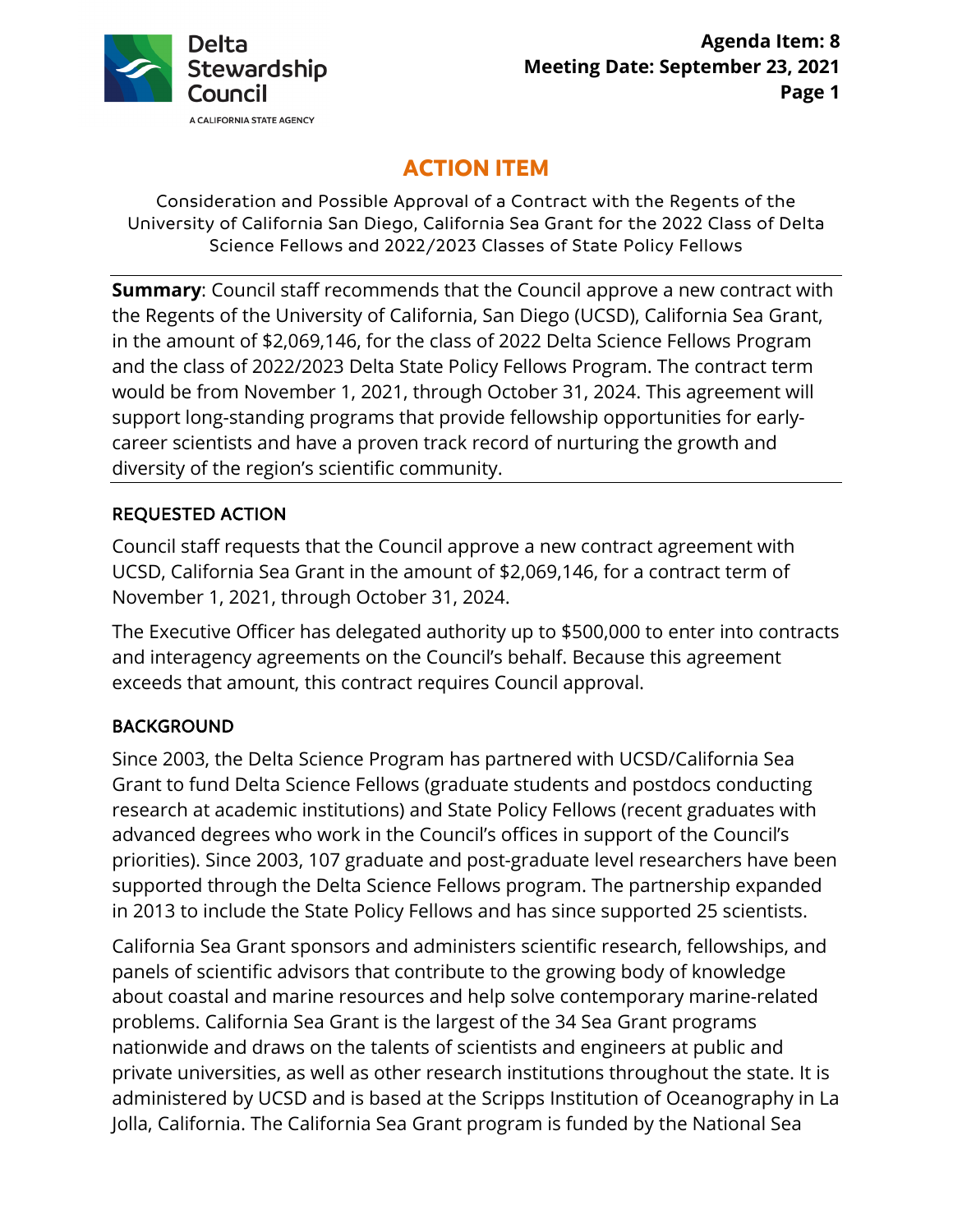Grant College Program, part of the National Oceanic and Atmospheric Administration, with matching funds from State and local resources.

As identified in the Delta Reform Act, the mission of the Delta Science Program is "to provide the best possible scientific information for water and environmental decision-making in the Bay-Delta system… through funding research, synthesizing, and communicating scientific information to policymakers and decisionmakers, promoting independent scientific peer review, and coordinating with Delta agencies to promote science-based adaptive management," (Water Code Section 85280(b)(4)). The Delta Science Program does this in part by initiating, evaluating, and funding research to fill critical gaps in our understanding of the current and changing Bay-Delta system. In addition, this agreement with UCSD/California Sea Grant will enable the continuation of a long-standing partnership between the Delta Science Program and this entity to provide fellowship opportunities for earlycareer scientists. This program is essential to fostering the growth and diversity of the region's scientific community.

#### DELTA SCIENCE FELLOWS PROGRAM

This program pairs the next generation of Delta scientists with academic and community mentors to conduct critical science investigations targeting high-priority Delta issues. Numerous past Delta Science Fellows have continued to work in science (in many cases the Delta region) building on the work they conduct as Fellows to launch full careers centered on developing scientific information for improved management.

Research funded by the Delta Science Fellows program is critical for addressing the priority science actions in the 2017-2021 Science Action Agenda (SAA), a four-year science agenda for the Sacramento-San Joaquin Delta that aims to fill gaps in knowledge, promote collaborative science, and build science infrastructure.

Delta Science Fellows are selected through a competitive solicitation process, with resulting candidate proposals undergoing a rigorous review and selection process administered by California Sea Grant. A key selection criterion will be whether the proposal addresses one of the five overarching science topics identified in the SAA. If the Council approves the current funding request, the next Class of Delta Science Fellows (2022) will continue to focus on research topics that address the actions identified in the SAA.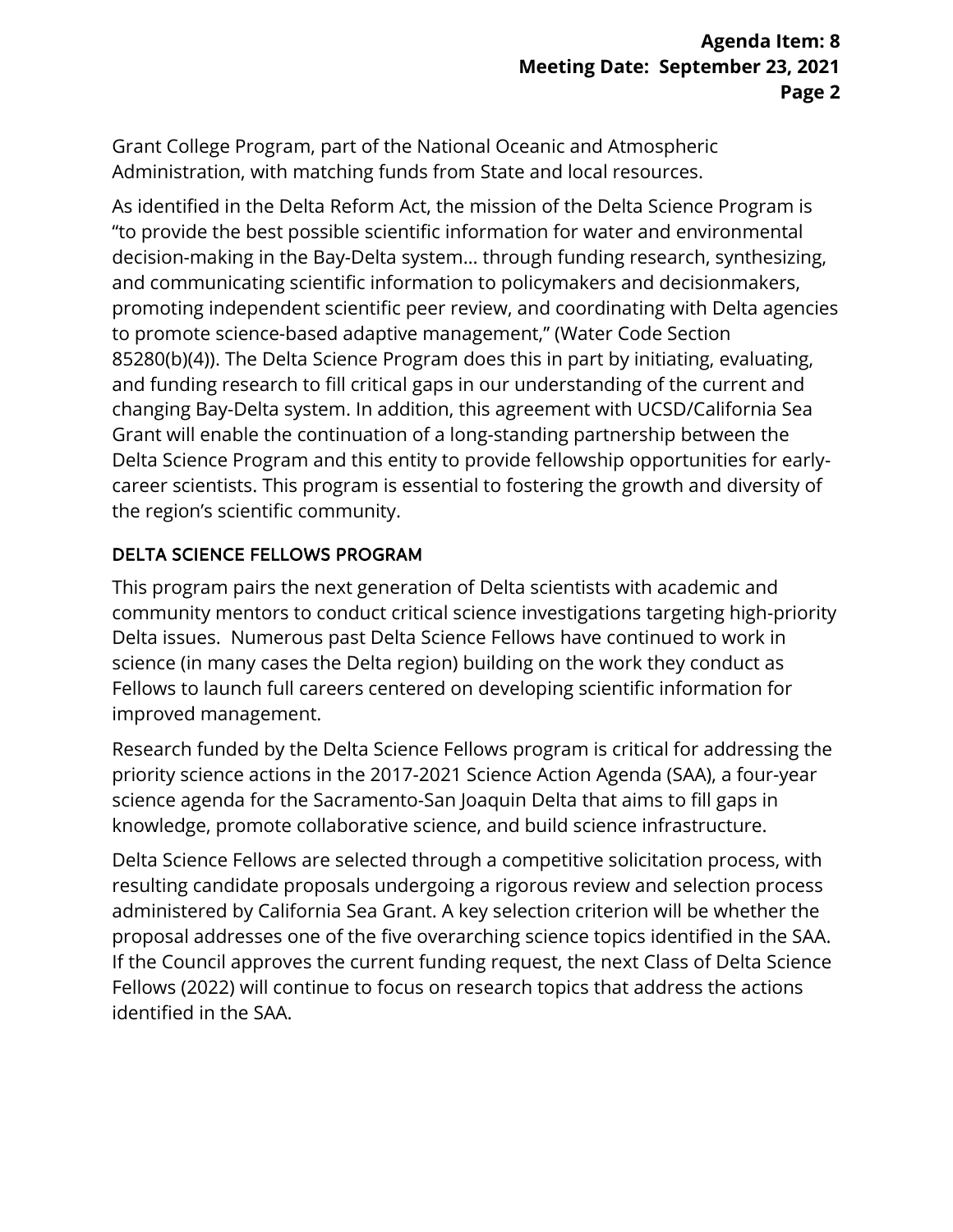Research highlights from recent classes of Science Fellows include:

- A new model that can be used to predict river temperatures and their response to streamflow management (e.g., evaluate the effectiveness of flow releases in modifying high water temperatures).
- An in-depth understanding of fish behavioral (including predation) responses to multiple environmental stressors associated with drought and climate change. This work may inform management strategies to protect at-risk fish species.
- Use of remote sensing technology to monitor vegetation dynamics of restoration sites. This work can help measure how wetland restoration promotes ecosystem services in the Delta and inform the design of future efforts.

## STATE POLICY FELLOWS

The State Policy Fellows are recent post-graduates interested in exploring a career path in the public sector at the science-policy interface. State Policy Fellows work with Council staff in the Science and Planning Divisions for 12 months to support the Council's high priority tasks. Though not all-inclusive, previous work performed by Policy Fellows includes:

- providing substantial support to the Delta Independent Science Board;
- assisting in Delta Plan amendments and updates;
- assisting the Delta Lead Scientist on the monthly "Lead Scientist Report" to the Council;
- gathering data and presenting the "By the Numbers" report to the Council;
- supporting the Interagency Adaptive Management Integration Team, and;
- participating in the Delta Science Plan and Science Action Agenda Updates.

The current request for a new contract with UCSD will fund nine State Policy Fellows (four per calendar year 2022 and five per calendar year 2023).